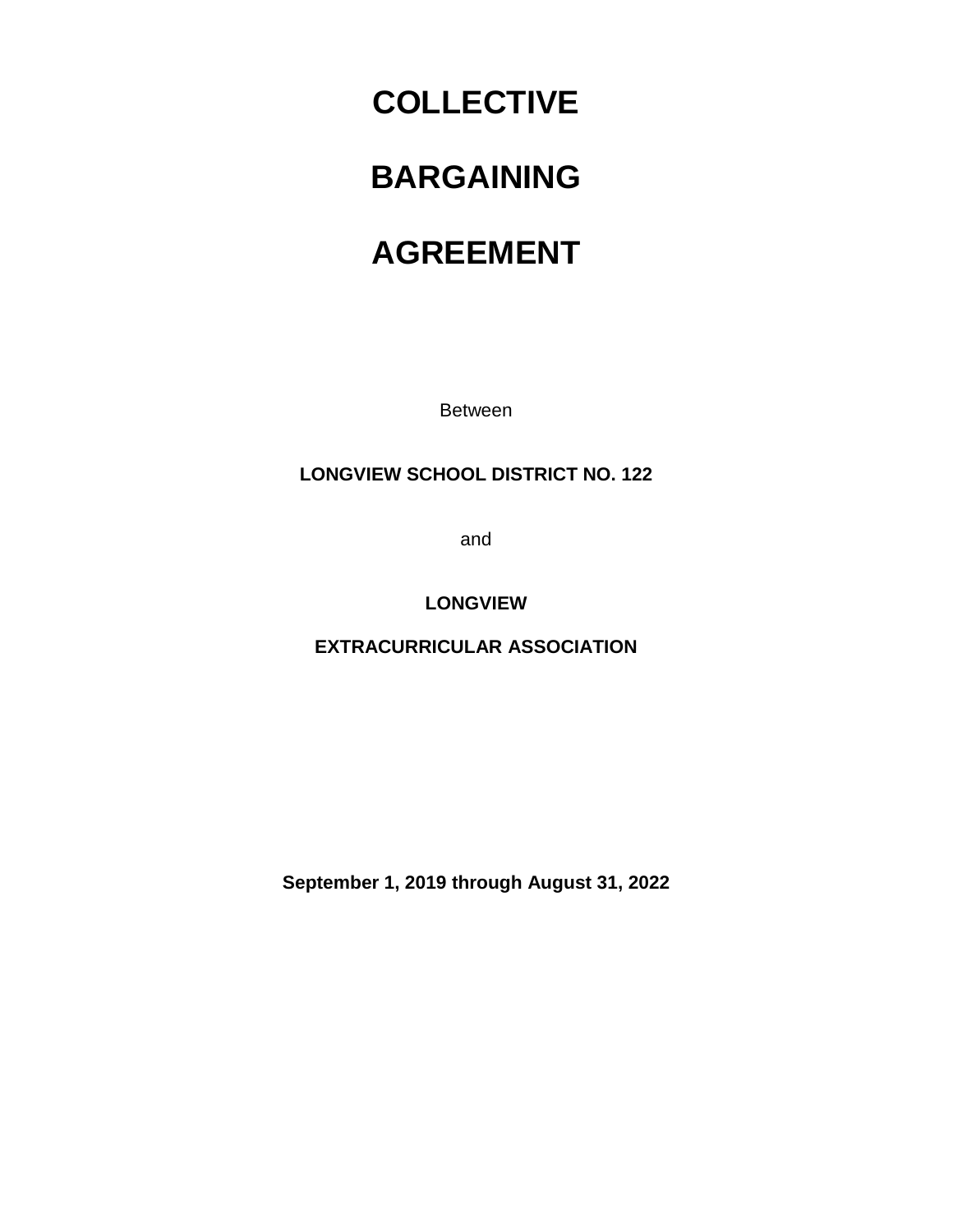# PREFACE

Employees are encouraged to contact administrators or their union officer for clarification of any part of this agreement. Good communications are an essential part of this agreement and our continued good working relationship.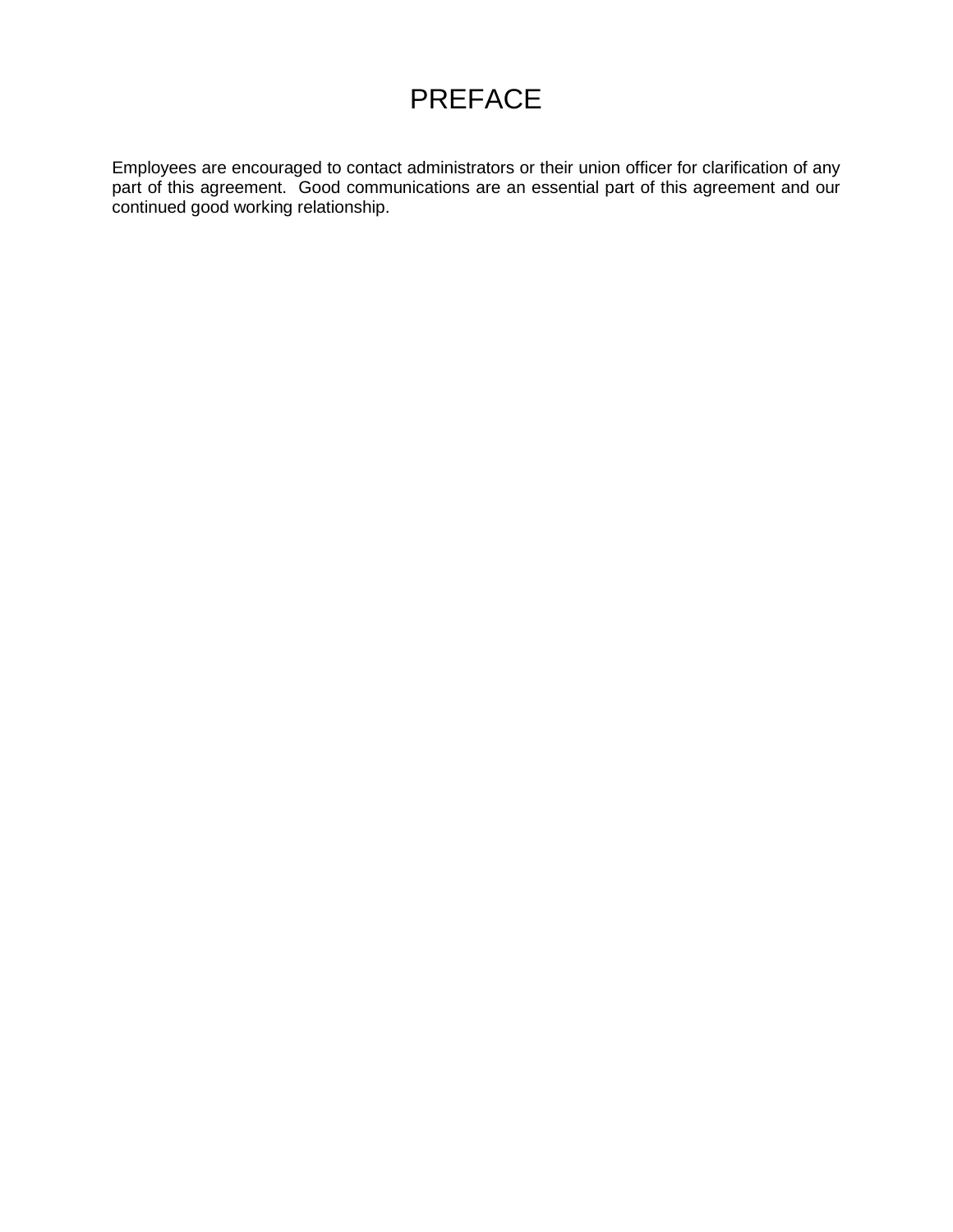# **TABLE OF CONTENTS**

| Section 4.1 - Dues, Employees Exempt From Dues, Deductions, and Representation Fees 3 |  |
|---------------------------------------------------------------------------------------|--|
|                                                                                       |  |
|                                                                                       |  |
|                                                                                       |  |
|                                                                                       |  |
|                                                                                       |  |
|                                                                                       |  |
|                                                                                       |  |
|                                                                                       |  |
|                                                                                       |  |
|                                                                                       |  |
|                                                                                       |  |
|                                                                                       |  |
|                                                                                       |  |
|                                                                                       |  |
|                                                                                       |  |
|                                                                                       |  |
|                                                                                       |  |
|                                                                                       |  |
|                                                                                       |  |
|                                                                                       |  |
|                                                                                       |  |
| INDEX.                                                                                |  |
|                                                                                       |  |
|                                                                                       |  |
|                                                                                       |  |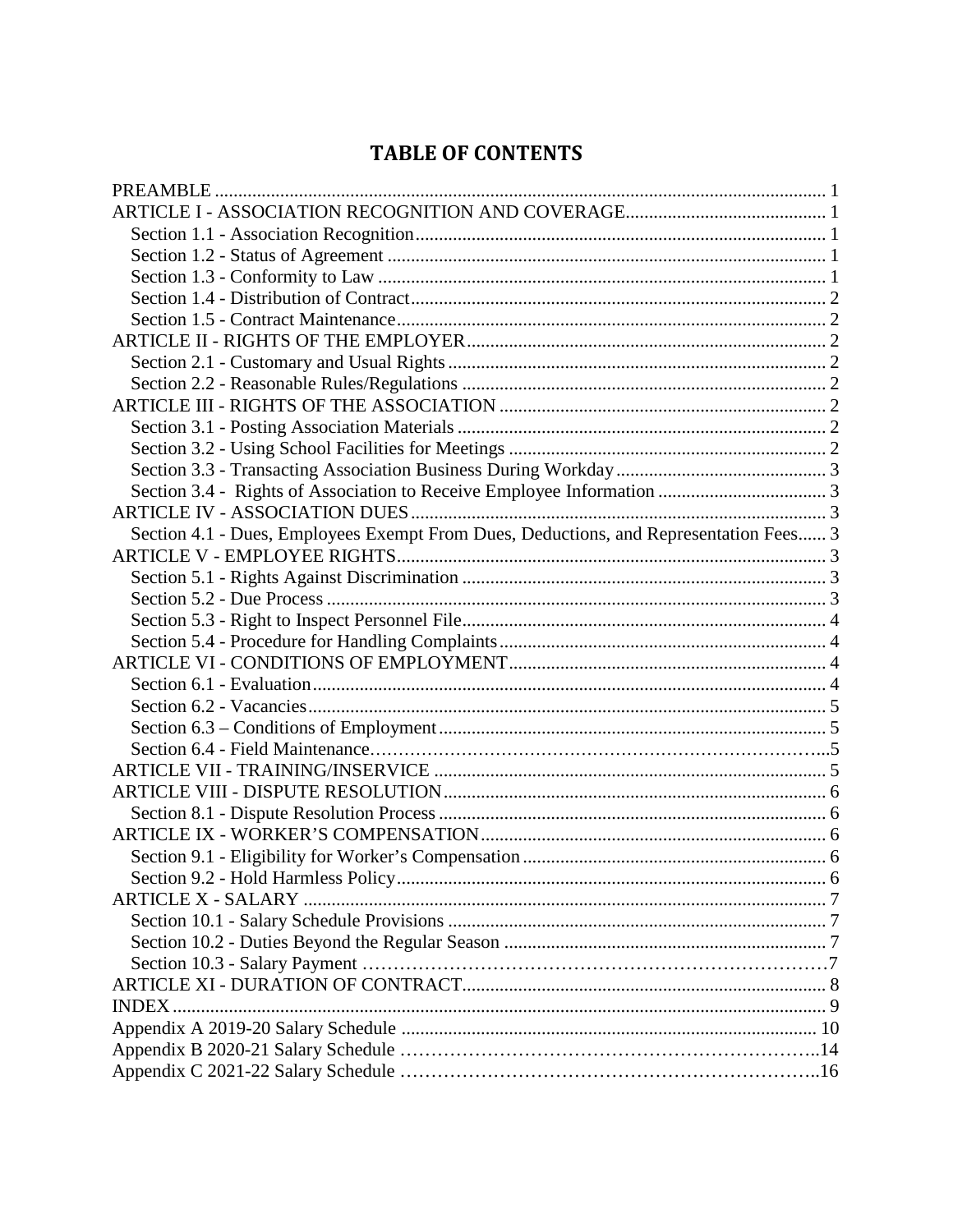### <span id="page-3-0"></span>**PREAMBLE**

This Agreement is entered into by the Longview School District Board of Education (hereinafter referred to as the District) and the Longview Extracurricular Association (hereinafter referred to as the Association).

Employees, as referred to herein, shall mean all staff covered by this Agreement. The intent of this Agreement is to set forth and record herein the basic and full agreement between the parties on those matters pertaining to wages, hours, terms, and conditions of employment for personnel included in the bargaining unit.

### <span id="page-3-1"></span>**ARTICLE I - ASSOCIATION RECOGNITION AND COVERAGE**

### <span id="page-3-2"></span>**Section 1.1 - Association Recognition**

In response to Public Employee's Relation Commission (PERC) Decision 6650-PECB, the District recognizes the Longview Education Association as the bargaining representative for all employees included in the bargaining unit as described below:

All employees who conduct extracurricular activities in the Longview School District for which no certification is required, excluding supervisors, confidential employees, casual employees, and all other employees.

### <span id="page-3-3"></span>**Section 1.2 - Status of Agreement**

This Agreement shall supersede any rules, regulations, policies, resolutions, or practices of the District which shall be contrary to or inconsistent with its terms.

All items shall continue into effect until a successor Agreement is negotiated.

This Agreement may be reopened on any items during the term of the contract by mutual written consent of both the District and the Association.

#### <span id="page-3-4"></span>**Section 1.3 - Conformity to Law**

This Agreement shall be governed and construed according to the constitution and the laws of the United States and the state of Washington. If any provisions of this Agreement or any application of this Agreement to any employee or groups of employees covered hereby shall be found contrary to law, such provision or application shall have effect only to the extent permitted by law, and all other provisions or applications of the Agreement shall continue in full force and effect.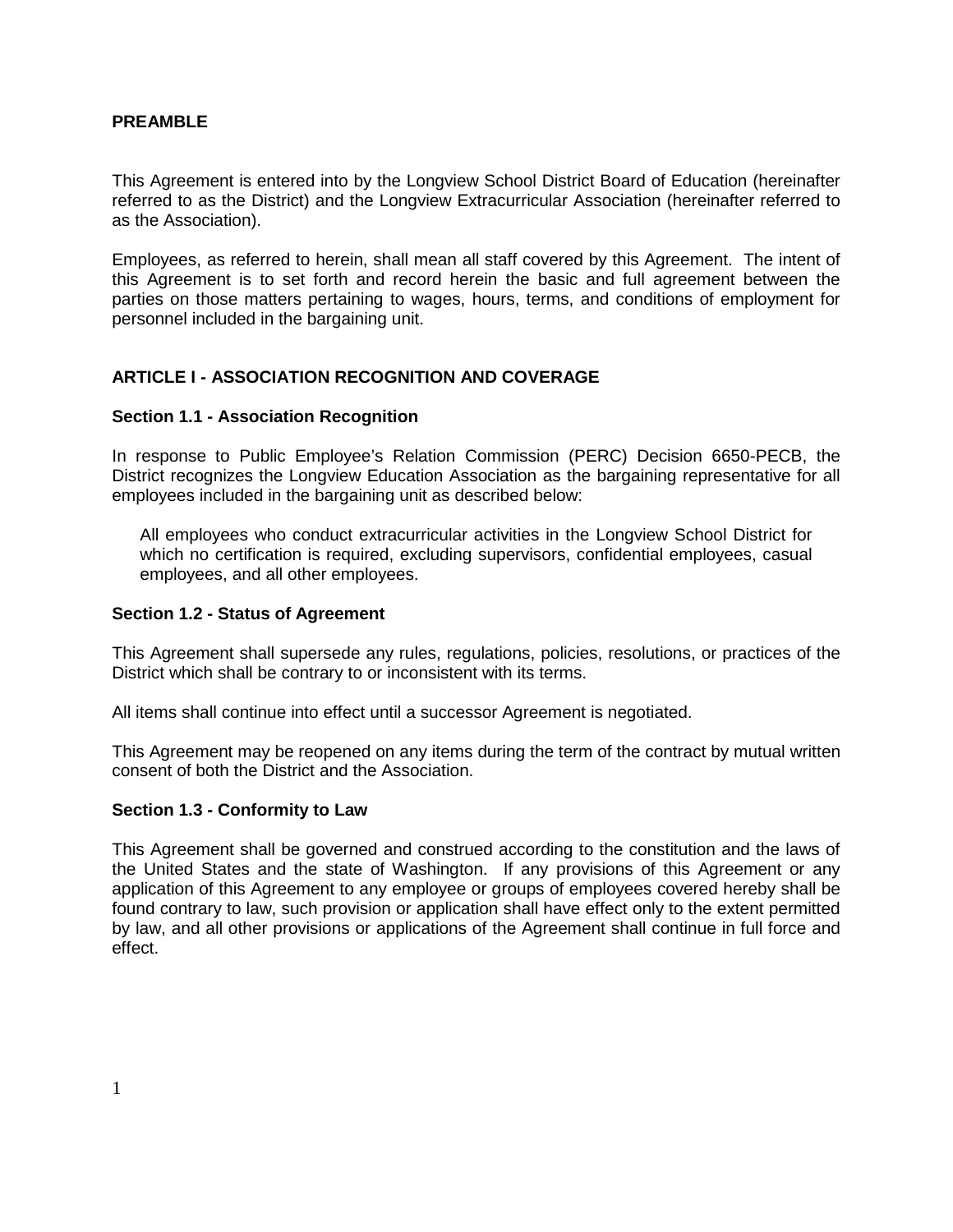### <span id="page-4-0"></span>**Section 1.4 - Distribution of Contract**

Within thirty (30) workdays following the ratification and signing of the Agreement, the Employer will make the contract available to all employees and administrators on the District website and provide an electronic version of the contract to the Union. The Employer and the Union will be responsible for printing whatever number of copies each party feels is sufficient for its own purposes at its own expense.

### <span id="page-4-1"></span>**Section 1.5 - Contract Maintenance**

Upon request of the Association or the District, representatives from the Association and District shall meet to discuss problems relating to interpretation or compliance with this Agreement. When a request is made, a meeting shall be scheduled to cause as little interruption of the work schedule as possible at a mutually agreed to time.

### <span id="page-4-2"></span>**ARTICLE II - RIGHTS OF THE EMPLOYER**

### <span id="page-4-3"></span>**Section 2.1 - Customary and Usual Rights**

The District retains all rights except as those rights are limited by subsequent sections of this Agreement. Nothing in this Agreement shall be construed to impair the right of the District to conduct all its business in all particulars, except as modified by the subsequent sections of this Agreement and/or the statutes of the state of Washington.

### <span id="page-4-4"></span>**Section 2.2 - Reasonable Rules/Regulations**

The right to make reasonable rules and regulations shall be considered acknowledged functions of the District. Such rules and regulations shall not be in violation of this Agreement.

### <span id="page-4-5"></span>**ARTICLE III - RIGHTS OF THE ASSOCIATION**

#### <span id="page-4-6"></span>**Section 3.1 - Posting Association Materials**

The Association shall be provided with bulletin board space or sections thereof for the purpose of posting Association materials at each work site. The Association shall also have the right to use the District email, school mail and school mailboxes to distribute Association material.

#### <span id="page-4-7"></span>**Section 3.2 - Using School Facilities for Meetings**

After completing and receiving approval on the appropriate district facilities usage form, the Association shall have the right to use the school facilities for meetings and school equipment when such equipment is not otherwise in use. The Association shall pay for the cost of all materials and supplies in such use and shall be responsible for the proper operation of all such equipment.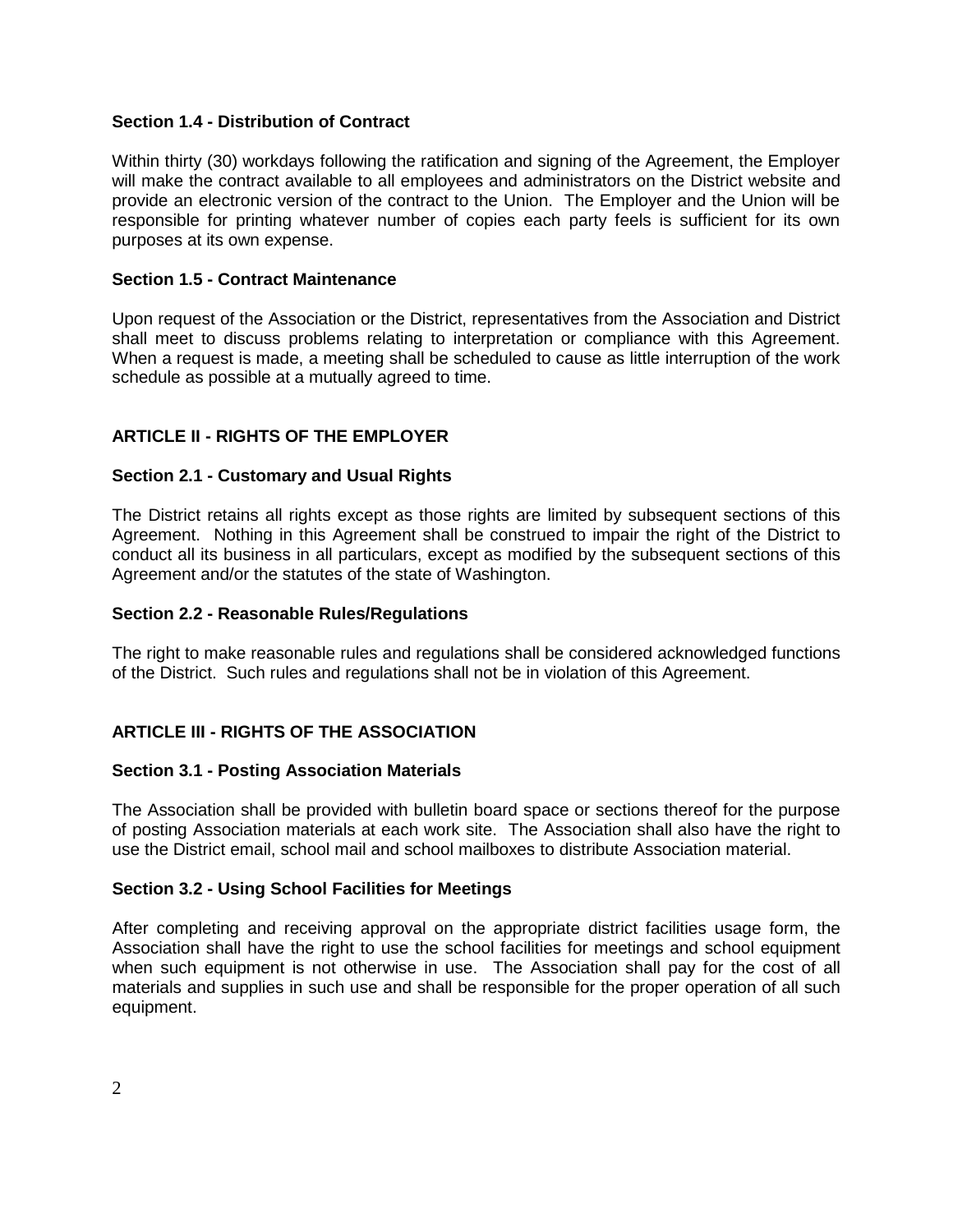### <span id="page-5-0"></span>**Section 3.3 - Transacting Association Business During Workday**

Association representatives shall be permitted to transact Association business on school property at reasonable times, provided that such business does not disrupt the educational process or productivity of the employees of the District.

### <span id="page-5-1"></span>**Section 3.4 - Rights of Association to Receive Employee Information**

The District will send to the Association president a list of newly employed bargaining unit members showing their assignments and/or district affiliation, if any.

### <span id="page-5-2"></span>**ARTICLE IV - ASSOCIATION DUES**

### <span id="page-5-3"></span>**Section 4.1 - Dues, Employees Exempt From Dues, Deductions, and Representation Fees**

Dues will be deducted from the enrolled employee's extracurricular stipend for each activity contract and sent to the WEA Lower Columbia UNISERV Council. Dues schedules will be provided to the District by the Association annually by September 1, and the District will make a one-time dues deduction per extracurricular contract.

It is recognized that the following employees are exempt from paying dues:

- A. Certificated dues-paying WEA members
- B. Classified dues-paying WEA members
- C. Classified or certificated WEA agency fee payers

### <span id="page-5-4"></span>**ARTICLE V - EMPLOYEE RIGHTS**

#### <span id="page-5-5"></span>**Section 5.1 - Rights Against Discrimination**

Pursuant to the rights, duties, and remedies of RCW 41.56, the District hereby agrees that every employee shall have the right to join and support the Association. The District agrees that it will not discriminate against any employee because of membership in the Association. The District agrees that it will not directly or indirectly discourage or deprive or coerce any employee in the enjoyment of any rights confirmed by the Agreement, and that it will not discriminate against any employee with respect to hours, wages, or conditions of employment by reason of his/her membership in the Association, his/her participation in any activities of the Association or negotiations with the District, or his/her institution of any complaint proceeding under this Agreement or otherwise with respect to any terms or conditions of employment.

#### <span id="page-5-6"></span>**Section 5.2 - Due Process**

No employee shall be disciplined without just cause. The specific grounds forming the basis for disciplinary action at all stages beyond the verbal warning or verbal reprimand step will be made available to the employee and the Association in writing upon request.

3 An employee shall be entitled to have a representative of the Association during any meeting which might reasonably be expected to lead to disciplinary action. When a request for such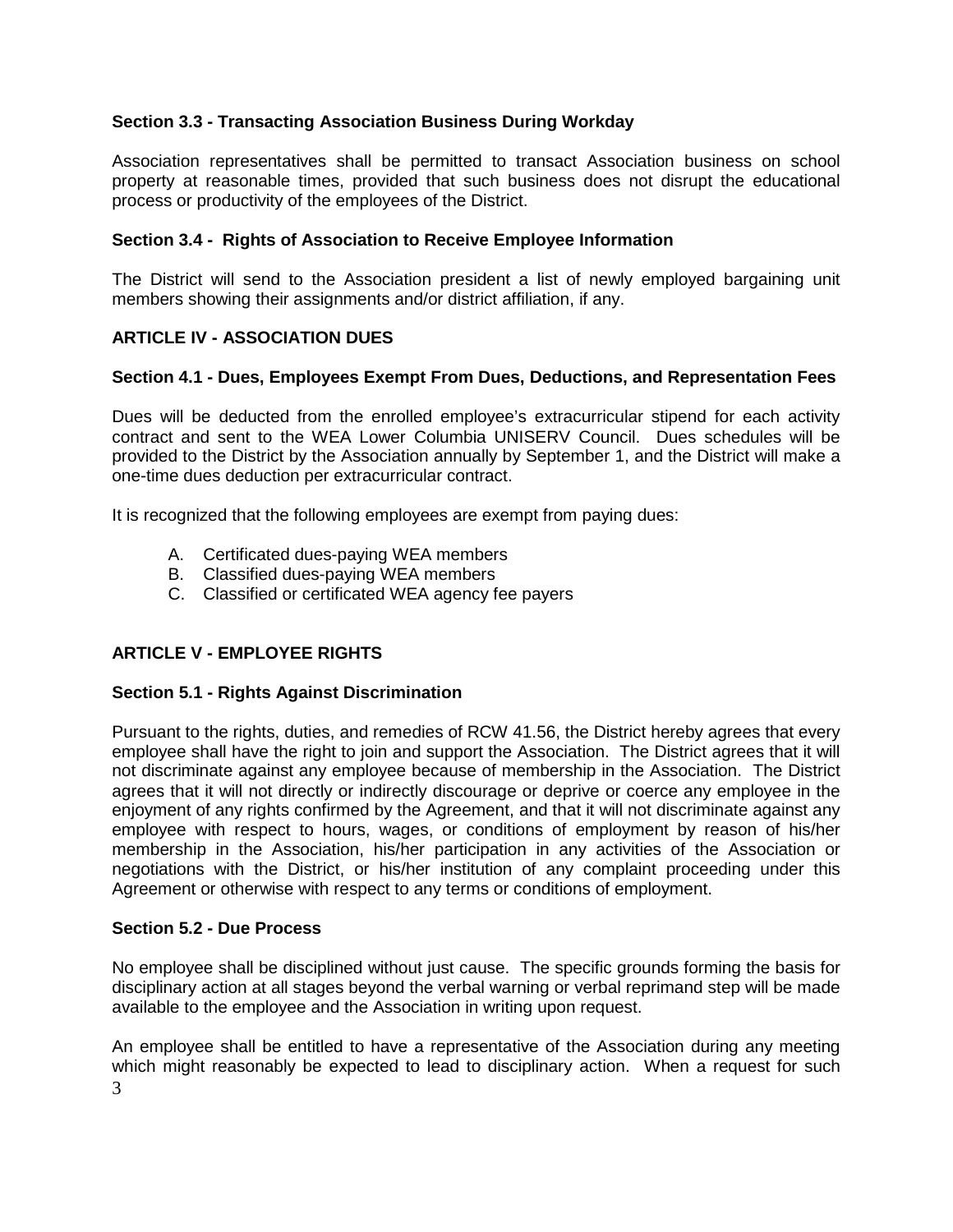representation is made, no meeting shall continue or shall any action be taken with respect to the employee until such representative of the Association is present.

The District agrees to follow a policy of progressive discipline in any disciplinary action. Disciplinary action taken against employees shall be appropriate to the behavior which precipitates such action.

Normally, discipline will be administered progressively, starting with a verbal warning and progressing through a written reprimand, suspension, and finally discharge. It is recognized that some offences may be serious enough to warrant the abridgement of this progression, and may result in immediate reprimand, suspension, or discharge without having gone through the previous steps. This paragraph in no way bars the Association from representing its members.

Any complaint made against an employee will be promptly called to the attention of the employee. Any complaint not called to the attention of the employee may not be used as a basis for any disciplinary action against the employee.

#### <span id="page-6-0"></span>**Section 5.3 - Right to Inspect Personnel File**

Employees shall have the right to inspect all contents of their complete personnel file. The employee may make such a request to schedule a time to review the material at the District Human Resources office, and may, if he/she should so desire, to have an Association representative present while they review their individual file.

No evaluation correspondence or other material making derogatory reference to an employee's character or manner shall be kept or placed in the personnel file without the employee's signed acknowledgment or opportunity to attach his/her own comments.

#### <span id="page-6-1"></span>**Section 5.4 - Procedure for Handling Complaints**

Complaints brought to the attention of an employee or to a District administrator will be resolved expeditiously and collaboratively.

### <span id="page-6-2"></span>**ARTICLE VI - CONDITIONS OF EMPLOYMENT**

#### <span id="page-6-3"></span>**Section 6.1 - Evaluation**

Athletic directors will evaluate head coaches annually. The athletic director will consult with head coaches to assess the program and to assess the performance of assistant coaches. At the conclusion of the evaluation process, the athletic director will make a recommendation to the District about the job status of each coach. If a coach is not recommended for rehire to the position for the following year, he/she shall be so informed.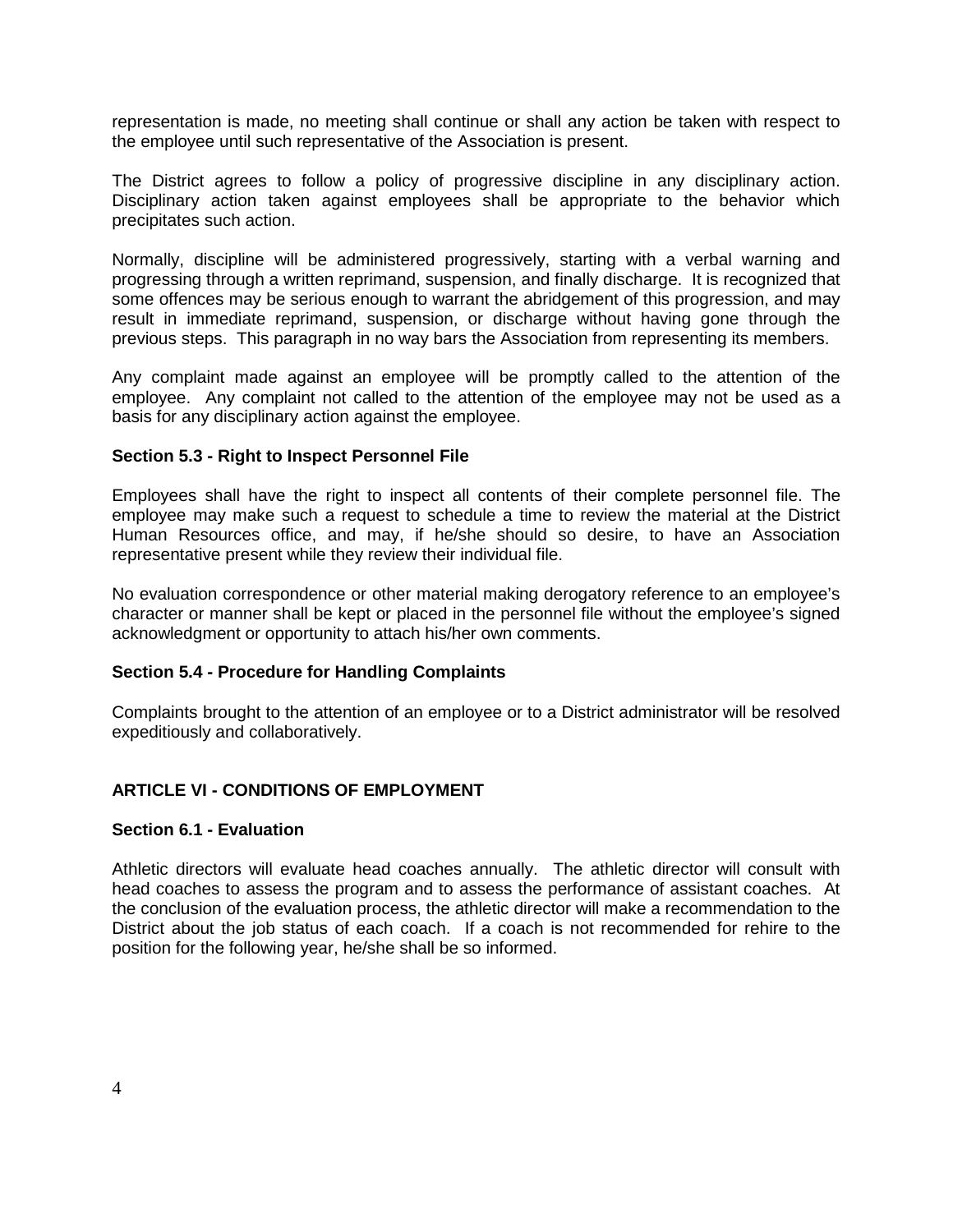### <span id="page-7-0"></span>**Section 6.2 - Vacancies**

All vacancies occurring during the year shall be reported to the Association and posted in each building for a minimum of five (5) days. When the athletic director is informed of coaching allocation changes, the applicants will be notified. District employees shall have first right of consideration if they meet the posted requirements for such extracurricular positions. It is the expectation of the District and the Association that vacancies will be filled in support of the District Mission:

The mission of the Longview School District is to ensure that every student learns the skills, attitudes, and knowledge to become a responsible, productive citizen in a rapidly changing society. This will be accomplished through a partnership of students, staff, parents, and community focused on results in a supportive, caring, innovative environment with a commitment to challenge each learner to reach potential.

### <span id="page-7-1"></span>**Section 6.3 – Conditions of Employment**

Coaches who are also regular employees are expected to meet the obligations of their regular work schedules first and coaching obligations second. Coaches must attend required meetings, such as IEPs, unless alternative arrangements have been made.

Practices should be scheduled outside the regular work day. The District supports some flexibility related to release time during non-student contact time.

It is recommended that coaches provide their administrators with practice/game schedules in advance.

#### <span id="page-7-2"></span>**Section 6.4 – Field Maintenance**

The district grounds staff is responsible for the general field conditions during the sport season; including lining, mowing, in-ground irrigation control, and overall maintenance of the fields. Coaches may provide additional support approved by their Athletic Director. Coaches that have concerns about the field preparation and/or care should report this to the Athletic Director.

### **ARTICLE VII - TRAINING/INSERVICE**

To the extent possible training/inservice will be paid from site activities budgets in alignment with District policy and procedures.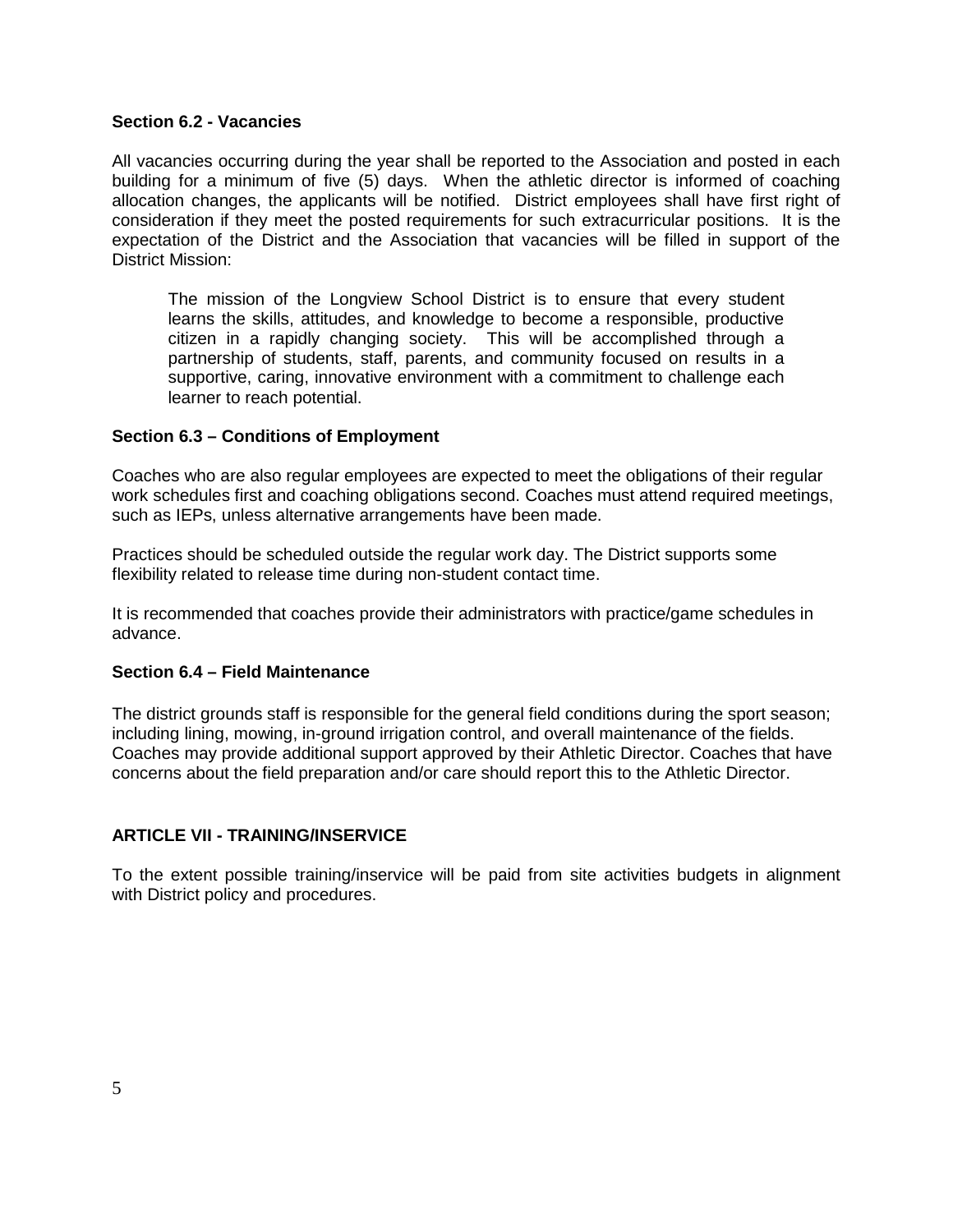### <span id="page-8-0"></span>**ARTICLE VIII - DISPUTE RESOLUTION**

### <span id="page-8-1"></span>**Section 8.1 - Dispute Resolution Process**

An employee who has a complaint regarding interpretation of an application of the Collective Bargaining Agreement should first meet with the athletic activities director to resolve the issue. If resolution of the complaint is not reached, the employee may request to meet with the principal. If the complaint is not resolved at the principal level, the employee may request that his/her complaint be presented at the next regularly scheduled contract maintenance meeting between the bargaining representative (LEA) and the District per Section 1.5 of this Agreement. If the complaint is not resolved, the Association or District may request mediation. Costs for mediation will be borne equally by the Association and the District. Complaints brought regarding the interpretation of an application of the Agreement will be resolved expeditiously and collaboratively.

### <span id="page-8-2"></span>**ARTICLE IX - WORKER'S COMPENSATION**

### <span id="page-8-3"></span>**Section 9.1 - Eligibility for Worker's Compensation**

An employee absent from his/her extracurricular assignment as a result of injuries received resulting from employment in that assignment shall be eligible to apply for worker's compensation under provisions of WAC 296-17-920.

Any unsafe or hazardous working conditions shall be reported directly to the building administrator. If the reported condition remains unresolved, the District's safety officer may be contacted.

#### <span id="page-8-4"></span>**Section 9.2 - Hold Harmless Policy**

The District shall hold harmless and defend each employee who is employed by the District from claims for damages caused, or alleged to have been caused, in whole or in part by that employee while acting within the scope of his/her duties as an employee of the District under the provision of the District's liability policy, provided the District shall not be obligated to assume any costs of judgments held against the employee when such damages are proved to be due to the employee's willful negligence, willful violation of law, or willful criminal act as determined by a court of law.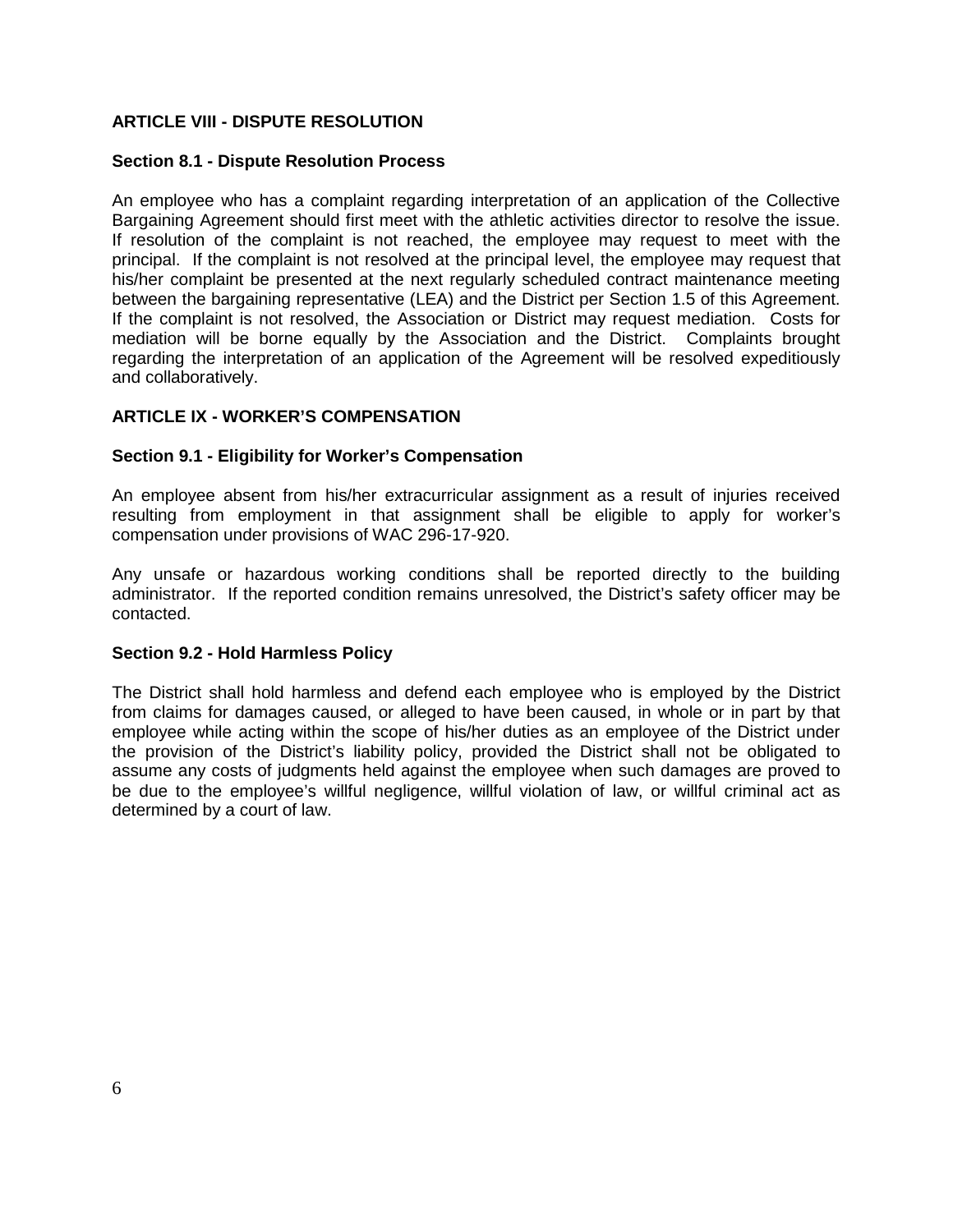### <span id="page-9-0"></span>**ARTICLE X - SALARY**

### <span id="page-9-1"></span>**Section 10.1 - Salary Schedule Provisions**

The rate of pay (step) is determined by coaching experience in that specific activity. Years of experience as a head coach in a specific activity can apply to experience as an assistant coach in the same specific activity, but experience in assistant coach in a specific activity does not count toward experience as a head coach for that activity. At the time an individual is recommended for an assignment, they will be temporarily placed on an assigned rate of pay until verification of prior experience is obtained in the District office of Human Resources, and if an adjustment is warranted, such adjustment will be made after receipt of verification.

All extracurricular activities pay will be paid according to salary schedule Appendix..

### <span id="page-9-2"></span>**Section 10.2 - Duties Beyond the Regular Season**

An amount equal to .025 of the activity stipend shall be paid to coaches involved in activities beyond the regular season. This compensation shall be for each additional week or major fraction thereof. League playoffs will be considered part of the league season and do not qualify for an additional stipend

### <span id="page-9-3"></span>**Section 10.3 – Salary Schedule**

The District will provide a lump-sum payment at the end of the activity/season.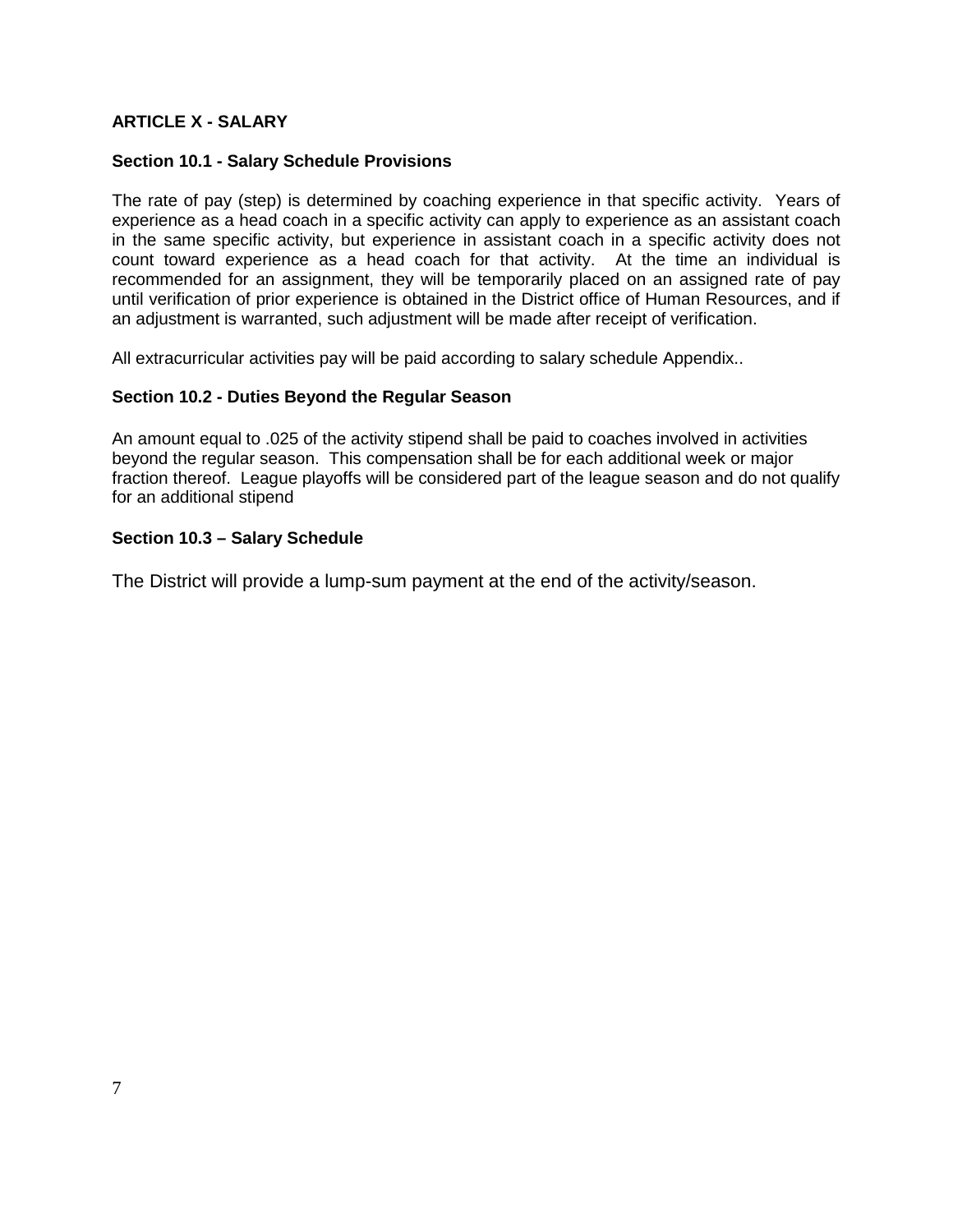### **ARTICLE XI - DURATION OF CONTRACT**

This Agreement shall become effective September 1, 2019 and shall remain in effect until August 31, 2022.

Negotiations between the parties on a successor Agreement shall begin at least sixty (60) days prior to the Agreement expiration date.

| For the Board    | Date |  |
|------------------|------|--|
| For the District | Date |  |
| For LECA         | Date |  |
| For LEA          | Date |  |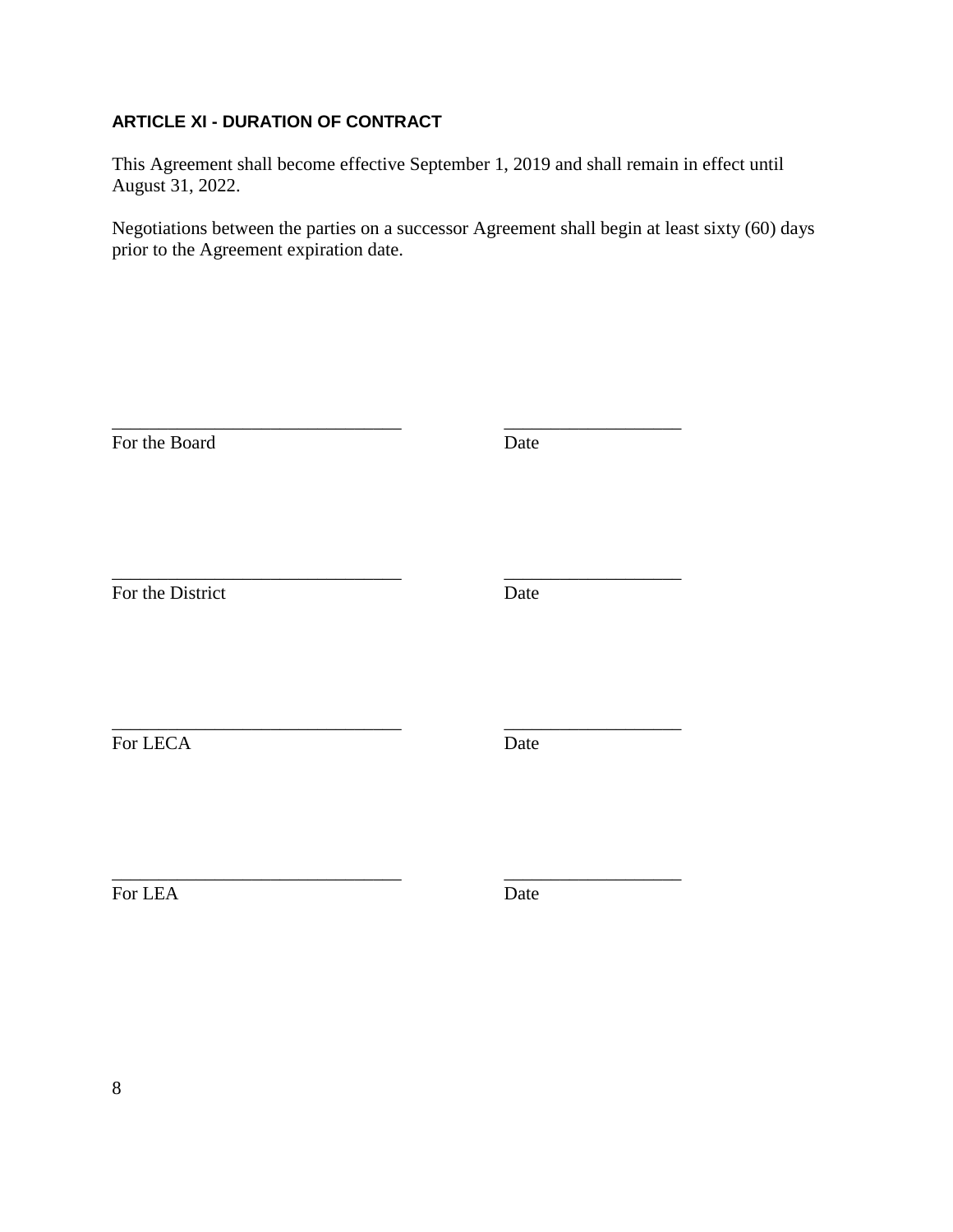### <span id="page-11-0"></span>*A*

Association Business · *3* Association Rights · *2*

### *C*

Compensation · 6 Compensation, Additional · 7 Conditions of Employment · **5** Cost of Distribution · 2

### *D*

Discharge · **4** Disciplinary Action · *3* Discipline · *4* Discrimination · **3** Dispute Resolution · 5 Distribution of Contract · 2 Due Process · *3* Dues · *3* Dues, Exempt From · *3*

### *E*

Employee Rights · *3* Evaluation · **4** Experience · *6*

### *F*

Facilities, Use of · 2 Field Maintenance· 2

### *H*

Hold Harmless Policy · *6*

#### *I*

Inservice · 5

### 9

#### *M*

Mail, Use of · 2 Mediation · *5* Mission Statement · *5*

### *P*

Personnel File, Right to Inspect · *4*

### *R*

Rate of Pay · **6** Reprimand · **4** Right to Inspect Personnel File · *4* Rights of Assocaition to Receive Employee Information · *3* Rights of Association · 2 Rights of Employee · *3* Rights of Employer · 2

### *S*

Salary · *6* Stipend · 7 Suspension · **4**

#### *T*

Termination · **4** Training · 5

### *V*

Vacancies, Job · 5

#### *W*

Workers Compensation · *6*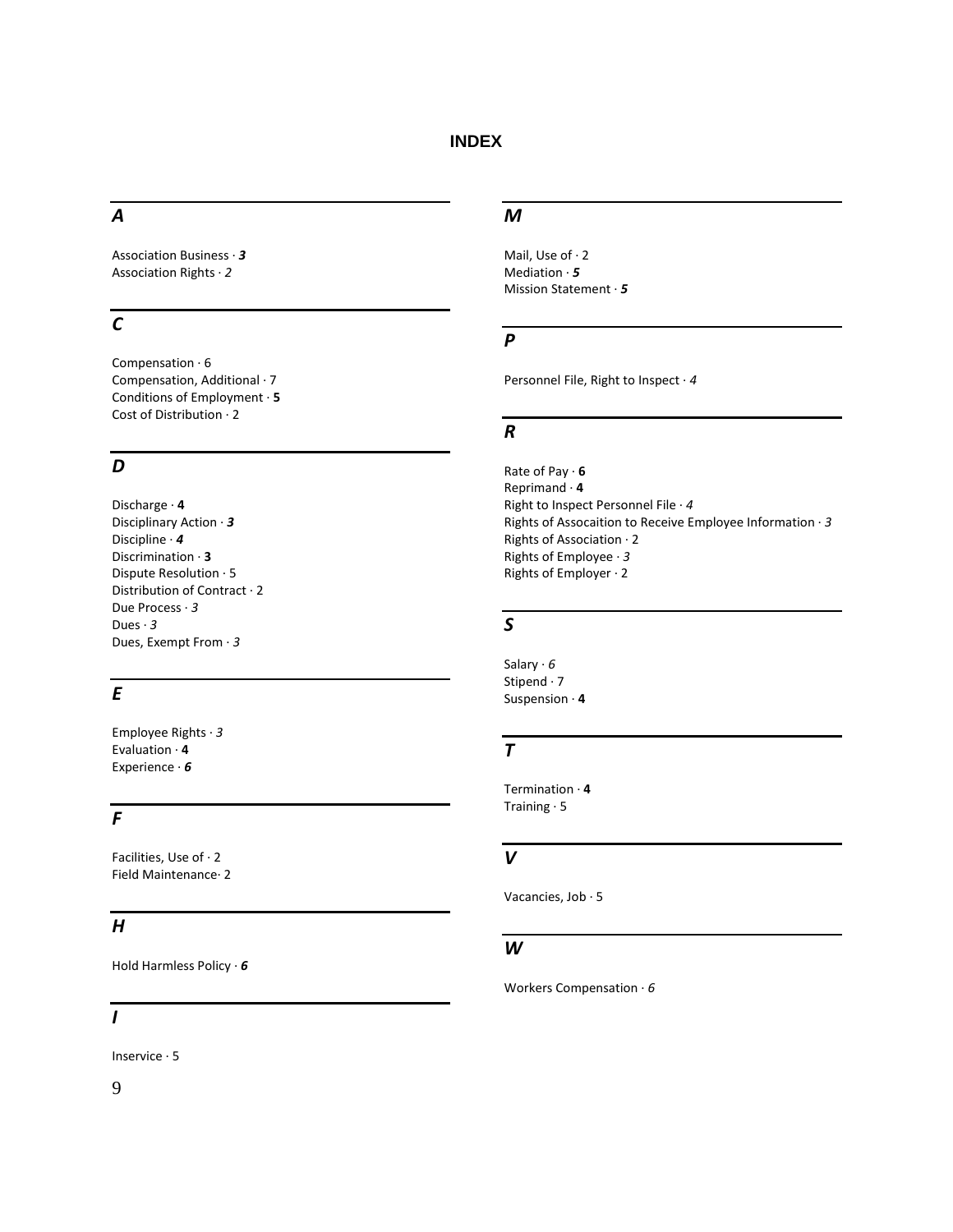### <span id="page-12-0"></span>**Appendix A**

# **ACTIVITY SALARY SCHEDULE 2019-2020 HIGH SCHOOL**

| <b>GROUP A</b>          | Step 1<br>88% | Step 2<br>91% | Step 3<br>94% | Step 4<br>97% | Step 5 | <b>Hours</b> |
|-------------------------|---------------|---------------|---------------|---------------|--------|--------------|
| <b>Head Basketball</b>  | 5661          | 5853          | 6047          | 6239          | 6432   | 270          |
| <b>Head Football</b>    | 5661          | 5853          | 6047          | 6239          | 6432   | 210          |
| <b>Athletic Trainer</b> | 5661          | 5853          | 6047          | 6239          | 6432   | 270          |

| <b>GROUP B</b>            | 68%  | 71%  | 74%  | 77%  | 80%  | Hours |
|---------------------------|------|------|------|------|------|-------|
| <b>Head Baseball</b>      | 4374 | 4567 | 4759 | 4953 | 5146 | 210   |
| <b>Head Bowling</b>       | 4374 | 4567 | 4759 | 4953 | 5146 | 180   |
| <b>Head Cross Country</b> | 4374 | 4567 | 4759 | 4953 | 5146 | 120   |
| <b>Head Golf</b>          | 4374 | 4567 | 4759 | 4953 | 5146 | 150   |
| <b>Head Soccer</b>        | 4374 | 4567 | 4759 | 4953 | 5146 | 180   |
| <b>Head Fastpitch</b>     | 4374 | 4567 | 4759 | 4953 | 5146 | 210   |
| <b>Head Slowpitch</b>     | 4374 | 4567 | 4759 | 4953 | 5146 |       |
| <b>Head Swimming</b>      | 4374 | 4567 | 4759 | 4953 | 5146 | 210   |
| <b>Head Tennis</b>        | 4374 | 4567 | 4759 | 4953 | 5146 | 150   |
| <b>Head Track</b>         | 4374 | 4567 | 4759 | 4953 | 5146 | 180   |
| <b>Head Volleyball</b>    | 4374 | 4567 | 4759 | 4953 | 5146 | 210   |
| Head Water Polo           | 4374 | 4567 | 4759 | 4953 | 5146 | 180   |
| <b>Head Wrestling</b>     | 4374 | 4567 | 4759 | 4953 | 5146 | 180   |
| <b>Rally FALL</b>         | 4374 | 4567 | 4759 | 4953 | 5146 | 150   |
| <b>Rally WINTER</b>       | 4374 | 4567 | 4759 | 4953 | 5146 | 150   |
| Yearbook - after school,  |      |      |      |      |      | 240   |
| no classroom time         | 4374 | 4566 | 4759 | 4953 | 5146 |       |

#### (80% of Head Coach GROUP A)

### (67% of Head Coach GROUP A)

| <b>GROUP C</b>   | 55%  | 58%  | 61%  | 64%   | 67%  | Hours |
|------------------|------|------|------|-------|------|-------|
| Asst. Basketball | 3538 | 3730 | 3924 | -411  | 4310 | 270   |
| Asst. Football   | 3538 | 3730 | 3924 | -4117 | 4310 | 210   |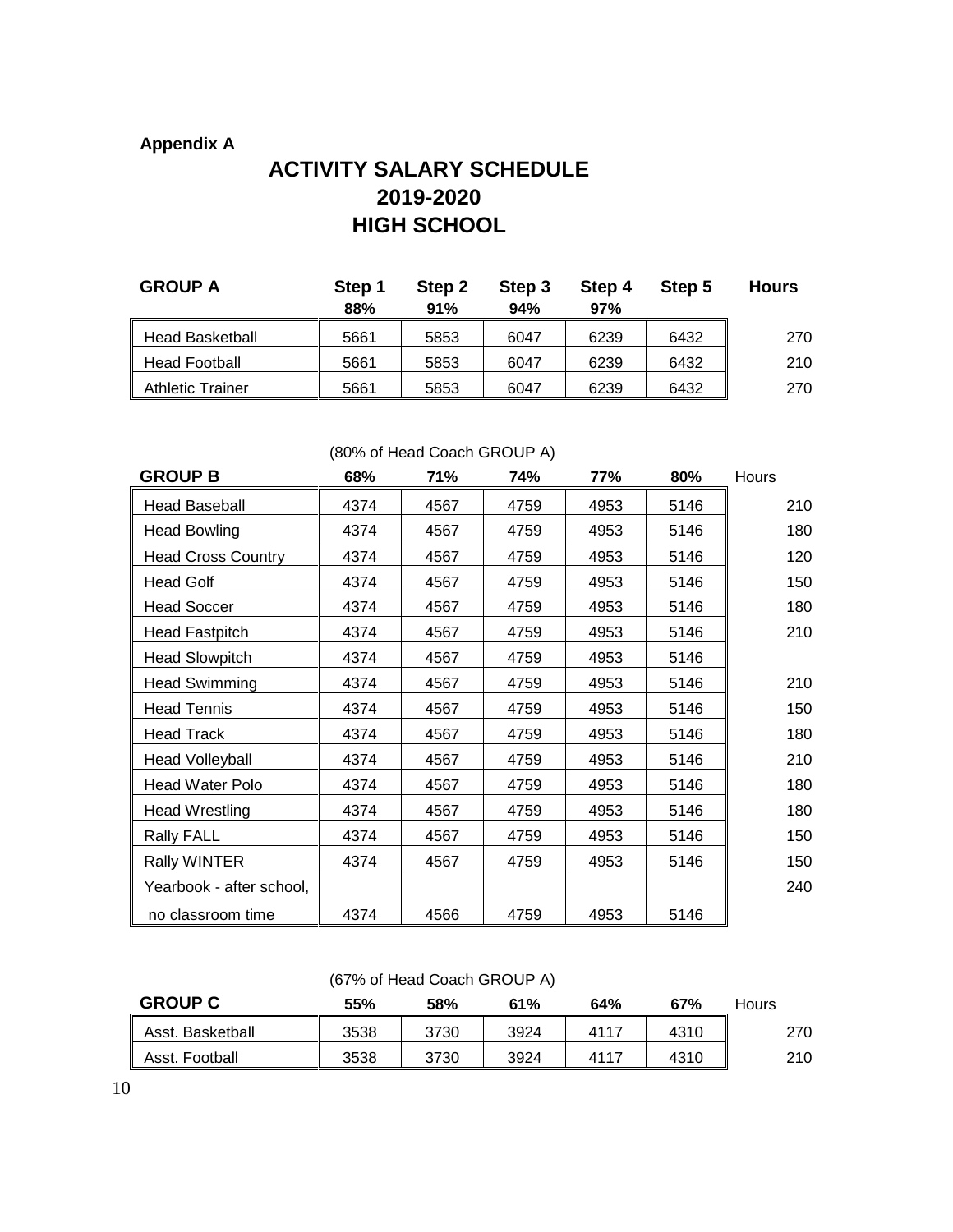Activity Salary Schedule, High School continued

### **2019-2020**

### **Appendix A**

| (54% of Head Coach GROUP A) |      |      |      |      |      |              |  |  |
|-----------------------------|------|------|------|------|------|--------------|--|--|
| <b>GROUP D</b>              | 42%  | 45%  | 48%  | 51%  | 54%  | <b>Hours</b> |  |  |
| Asst. Baseball              | 2702 | 2894 | 3088 | 3281 | 3473 | 210          |  |  |
| Asst. Soccer                | 2702 | 2894 | 3088 | 3281 | 3473 | 180          |  |  |
| Asst. Fastpitch             | 2702 | 2894 | 3088 | 3281 | 3473 | 210          |  |  |
| Asst. Slowpitch             | 2702 | 2894 | 3088 | 3281 | 3473 |              |  |  |
| Asst. Swimming              | 2702 | 2894 | 3088 | 3281 | 3473 | 210          |  |  |
| Asst. Tennis                | 2702 | 2894 | 3088 | 3281 | 3473 | 150          |  |  |
| Asst. Track                 | 2702 | 2894 | 3088 | 3281 | 3473 | 180          |  |  |
| Asst. Volleyball            | 2702 | 2894 | 3088 | 3281 | 3473 | 210          |  |  |
| Asst. Water Polo            | 2702 | 2894 | 3088 | 3281 | 3473 | 180          |  |  |
| Asst. Wrestling             | 2702 | 2894 | 3088 | 3281 | 3473 | 180          |  |  |
| Drill Team                  | 2702 | 2894 | 3088 | 3281 | 3473 | 240          |  |  |
| Asst. Cross Country         | 2702 | 2894 | 3088 | 3281 | 3473 | 120          |  |  |
| Asst. Golf                  | 2702 | 2894 | 3088 | 3281 | 3473 | 150          |  |  |

| <b>GROUP E</b>            | 34%  | Hours |
|---------------------------|------|-------|
| Asst. Drama, FALL Musical | 2187 | 60    |

| <b>GROUP E</b>      | 21% |         |
|---------------------|-----|---------|
| II<br>Stage Manager | 350 | ົ<br>οU |

| <b>GROUP E</b> | 17% |    |
|----------------|-----|----|
| Club<br>Pep    | ∩∩≏ | 30 |

| <b>GROUP E</b> | 11% |    |
|----------------|-----|----|
| PA Coordinator | 708 | 20 |

| <b>GROUP F</b>      | 26% |    |
|---------------------|-----|----|
| Asst. Drama, WINTER | . ت | 30 |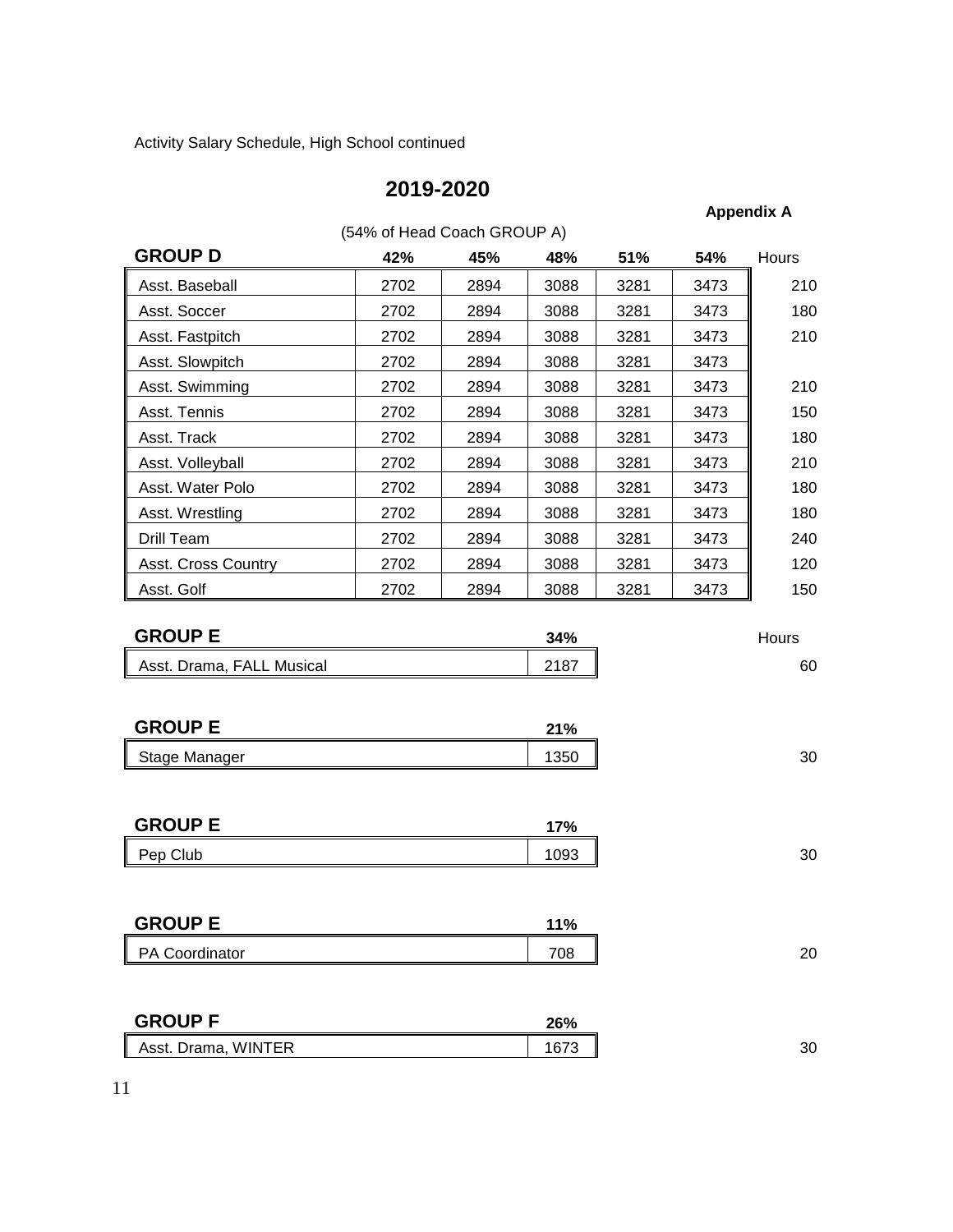**Appendix A**

# **ACTIVITY SALARY SCHEDULE 2019-2020 MIDDLE SCHOOL**

### **MIDDLE SCHOOL HEAD COACH**

|                        |        | (57% of Head Coach GROUP A) |        |        |        |              |
|------------------------|--------|-----------------------------|--------|--------|--------|--------------|
|                        | Step 1 | Step 2                      | Step 3 | Step 4 | Step 5 | <b>Hours</b> |
| <b>GROUP G</b>         | 45%    | 48%                         | 51%    | 54%    | 57%    |              |
| <b>Head Basketball</b> | 2894   | 3088                        | 3281   | 3473   | 3667   | 120          |
| <b>Head Football</b>   | 2894   | 3088                        | 3281   | 3473   | 3667   | 150          |
| <b>Head Track</b>      | 2894   | 3088                        | 3281   | 3473   | 3667   | 150          |
| <b>Head Volleyball</b> | 2894   | 3088                        | 3281   | 3473   | 3667   | 120          |
| Head Wrestling         | 2894   | 3088                        | 3281   | 3473   | 3667   | 120          |

### **MIDDLE SCHOOL ASSISTANT COACH**

| <b>GROUP H</b>   | 30%  | 33%  | 36%  | 39%  | 42%  | <b>Hours</b> |
|------------------|------|------|------|------|------|--------------|
| Asst. Basketball | 1930 | 2123 | 2316 | 2508 | 2702 | 120          |
| Asst. Football   | 1930 | 2123 | 2316 | 2508 | 2702 | 150          |
| Asst. Track      | 1930 | 2123 | 2316 | 2508 | 2702 | 150          |
| Asst. Volleyball | 1930 | 2123 | 2316 | 2508 | 2702 | 120          |
| Asst. Wrestling  | 1930 | 2123 | 2316 | 2508 | 2702 | 120          |

#### (42% of Head Coach GROUP A)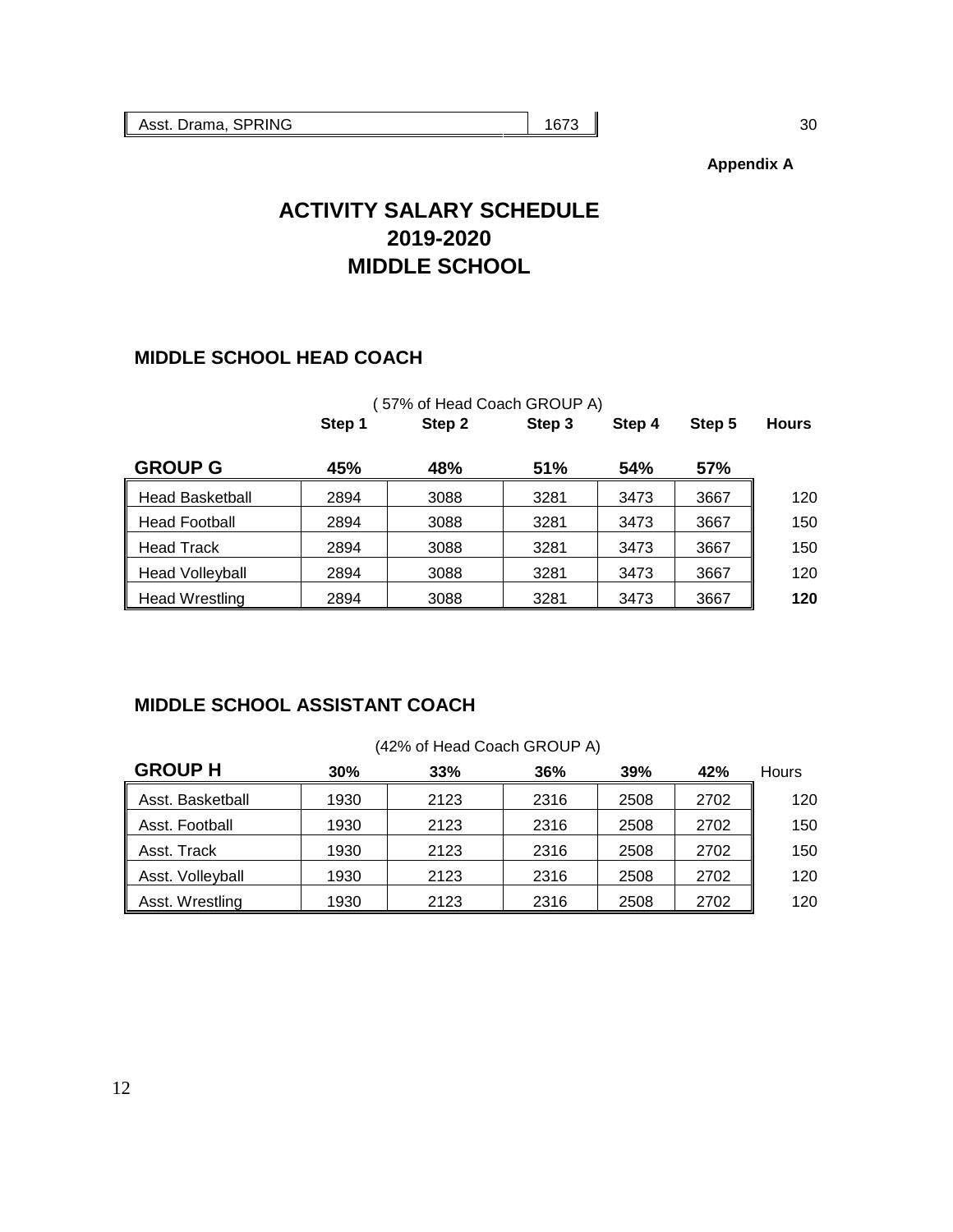### **Appendix B**

# **ACTIVITY SALARY SCHEDULE 2020-2021 HIGH SCHOOL**

| <b>GROUP A</b>          | Step 1<br>88% | Step 2<br>91% | Step 3<br>94% | Step 4<br>97% | Step 5 | <b>Hours</b> |
|-------------------------|---------------|---------------|---------------|---------------|--------|--------------|
| <b>Head Basketball</b>  | 5774          | 5970          | 6168          | 6364          | 6561   | 270          |
| <b>Head Football</b>    | 5774          | 5970          | 6168          | 6364          | 6561   | 210          |
| <b>Athletic Trainer</b> | 5774          | 5970          | 6168          | 6364          | 6561   | 270          |

| <b>GROUP B</b>            | 68%  | 71%  | 74%  | 77%  | 80%  | Hours |
|---------------------------|------|------|------|------|------|-------|
| <b>Head Baseball</b>      | 4462 | 4658 | 4854 | 5052 | 5249 | 210   |
| <b>Head Bowling</b>       | 4462 | 4658 | 4854 | 5052 | 5249 | 180   |
| <b>Head Cross Country</b> | 4462 | 4658 | 4854 | 5052 | 5249 | 120   |
| <b>Head Golf</b>          | 4462 | 4658 | 4854 | 5052 | 5249 | 150   |
| <b>Head Soccer</b>        | 4462 | 4658 | 4854 | 5052 | 5249 | 180   |
| <b>Head Fastpitch</b>     | 4462 | 4658 | 4854 | 5052 | 5249 | 210   |
| <b>Head Slowpitch</b>     | 4462 | 4658 | 4854 | 5052 | 5249 |       |
| <b>Head Swimming</b>      | 4462 | 4658 | 4854 | 5052 | 5249 | 210   |
| <b>Head Tennis</b>        | 4462 | 4658 | 4854 | 5052 | 5249 | 150   |
| <b>Head Track</b>         | 4462 | 4658 | 4854 | 5052 | 5249 | 180   |
| <b>Head Volleyball</b>    | 4462 | 4658 | 4854 | 5052 | 5249 | 210   |
| Head Water Polo           | 4462 | 4658 | 4854 | 5052 | 5249 | 180   |
| Head Wrestling            | 4462 | 4658 | 4854 | 5052 | 5249 | 180   |
| <b>Rally FALL</b>         | 4462 | 4658 | 4854 | 5052 | 5249 | 150   |
| <b>Rally WINTER</b>       | 4462 | 4658 | 4854 | 5052 | 5249 | 150   |
| Yearbook - after school,  |      |      |      |      |      | 240   |
| no classroom time         | 4462 | 4658 | 4854 | 5052 | 5249 |       |

### (80% of Head Coach GROUP A)

### (67% of Head Coach GROUP A)

| <b>GROUP C</b>   | 55%  | 58%  | 61%  | 64%  | 67%  | Hours |
|------------------|------|------|------|------|------|-------|
| Asst. Basketball | 3609 | 3805 | 4002 | 4199 | 4396 | 270   |
| Asst. Football   | 3609 | 3805 | 4002 | 4199 | 4396 | 210   |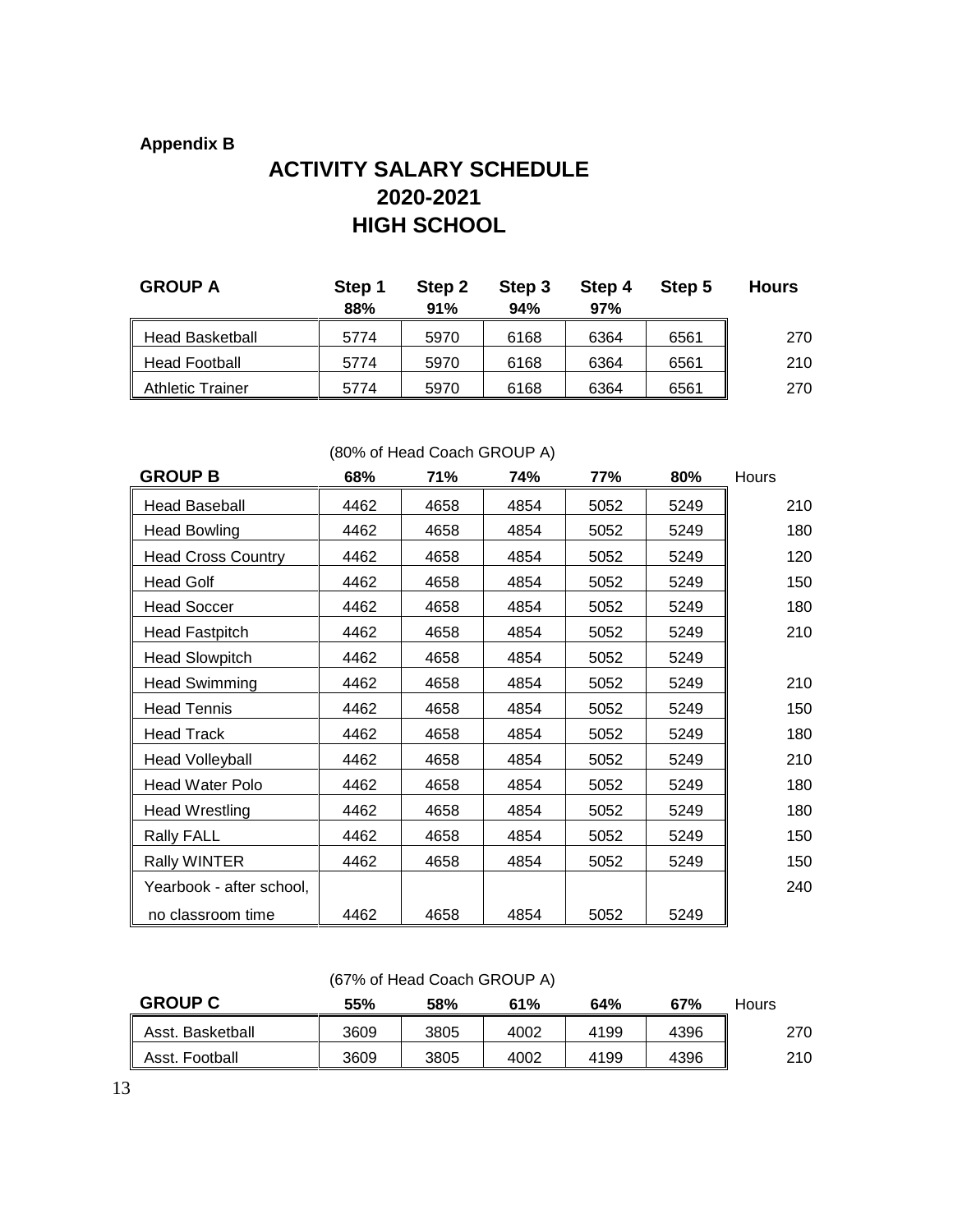Activity Salary Schedule, High School continued

## **2020-2021**

**Appendix B**

|                     | (54% of Head Coach GROUP A) |      |      |      |      |       |  |  |
|---------------------|-----------------------------|------|------|------|------|-------|--|--|
| <b>GROUP D</b>      | 42%                         | 45%  | 48%  | 51%  | 54%  | Hours |  |  |
| Asst. Baseball      | 2756                        | 2952 | 3150 | 3347 | 3542 | 210   |  |  |
| Asst. Soccer        | 2756                        | 2952 | 3150 | 3347 | 3542 | 180   |  |  |
| Asst. Fastpitch     | 2756                        | 2952 | 3150 | 3347 | 3542 | 210   |  |  |
| Asst. Slowpitch     | 2756                        | 2952 | 3150 | 3347 | 3542 |       |  |  |
| Asst. Swimming      | 2756                        | 2952 | 3150 | 3347 | 3542 | 210   |  |  |
| Asst. Tennis        | 2756                        | 2952 | 3150 | 3347 | 3542 | 150   |  |  |
| Asst. Track         | 2756                        | 2952 | 3150 | 3347 | 3542 | 180   |  |  |
| Asst. Volleyball    | 2756                        | 2952 | 3150 | 3347 | 3542 | 210   |  |  |
| Asst. Water Polo    | 2756                        | 2952 | 3150 | 3347 | 3542 | 180   |  |  |
| Asst. Wrestling     | 2756                        | 2952 | 3150 | 3347 | 3542 | 180   |  |  |
| Drill Team          | 2756                        | 2952 | 3150 | 3347 | 3542 | 240   |  |  |
| Asst. Cross Country | 2756                        | 2952 | 3150 | 3347 | 3542 | 120   |  |  |
| Asst. Golf          | 2756                        | 2952 | 3150 | 3347 | 3542 | 150   |  |  |

| <b>GROUP E</b>            | 34%         | Hours |
|---------------------------|-------------|-------|
| Asst. Drama, FALL Musical | ററാ<br>220. | 60    |

| <b>GROUP E</b> | 21%  |
|----------------|------|
| Stage Manager  | ו ש' |

| <b>GROUP E</b> | 17%           |    |
|----------------|---------------|----|
| Pep Club       | 1115<br>ن ا ا | 30 |

| <b>GROUP E</b>        | 11%       |          |
|-----------------------|-----------|----------|
| <b>PA Coordinator</b> | 700<br>∠∠ | ററ<br>∠∪ |

| <b>GROUP F</b>      | 26% |    |
|---------------------|-----|----|
| Asst. Drama, WINTER | 706 | 30 |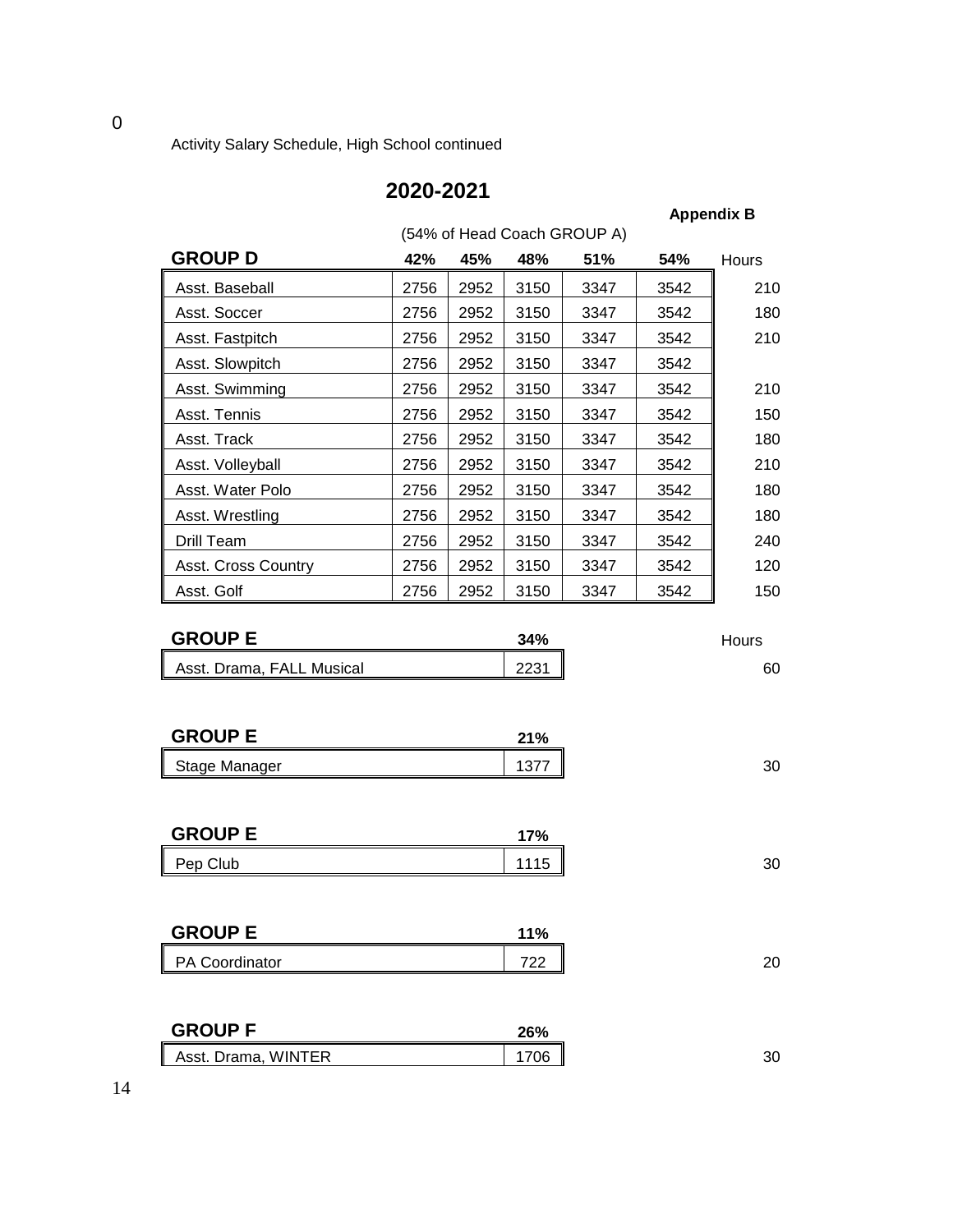**Appendix B**

# **ACTIVITY SALARY SCHEDULE 2020-2021 MIDDLE SCHOOL**

### **MIDDLE SCHOOL HEAD COACH**

|                        | (57% of Head Coach GROUP A) |        |            |        |        |              |  |
|------------------------|-----------------------------|--------|------------|--------|--------|--------------|--|
|                        | Step 1                      | Step 2 | Step 3     | Step 4 | Step 5 | <b>Hours</b> |  |
| <b>GROUP G</b>         | 45%                         | 48%    | <b>51%</b> | 54%    | 57%    |              |  |
| <b>Head Basketball</b> | 2952                        | 3150   | 3347       | 3542   | 3740   | 120          |  |
| <b>Head Football</b>   | 2952                        | 3150   | 3347       | 3542   | 3740   | 150          |  |
| <b>Head Track</b>      | 2952                        | 3150   | 3347       | 3542   | 3750   | 150          |  |
| <b>Head Volleyball</b> | 2952                        | 3150   | 3347       | 3542   | 3750   | 120          |  |
| <b>Head Wrestling</b>  | 2952                        | 3150   | 3347       | 3542   | 3740   | 120          |  |

### **MIDDLE SCHOOL ASSISTANT COACH**

| $1270$ of Trough Obdon Orloch TV |      |      |      |      |      |       |  |  |
|----------------------------------|------|------|------|------|------|-------|--|--|
| <b>GROUP H</b>                   | 30%  | 33%  | 36%  | 39%  | 42%  | Hours |  |  |
| Asst. Basketball                 | 1969 | 2165 | 2362 | 2558 | 2756 | 120   |  |  |
| Asst. Football                   | 1969 | 2165 | 2362 | 2558 | 2756 | 150   |  |  |
| Asst. Track                      | 1969 | 2165 | 2362 | 2558 | 2756 | 150   |  |  |
| Asst. Volleyball                 | 1969 | 2165 | 2362 | 2558 | 2756 | 120   |  |  |
| Asst. Wrestling                  | 1969 | 2165 | 2362 | 2558 | 2756 | 120   |  |  |

### (42% of Head Coach GROUP A)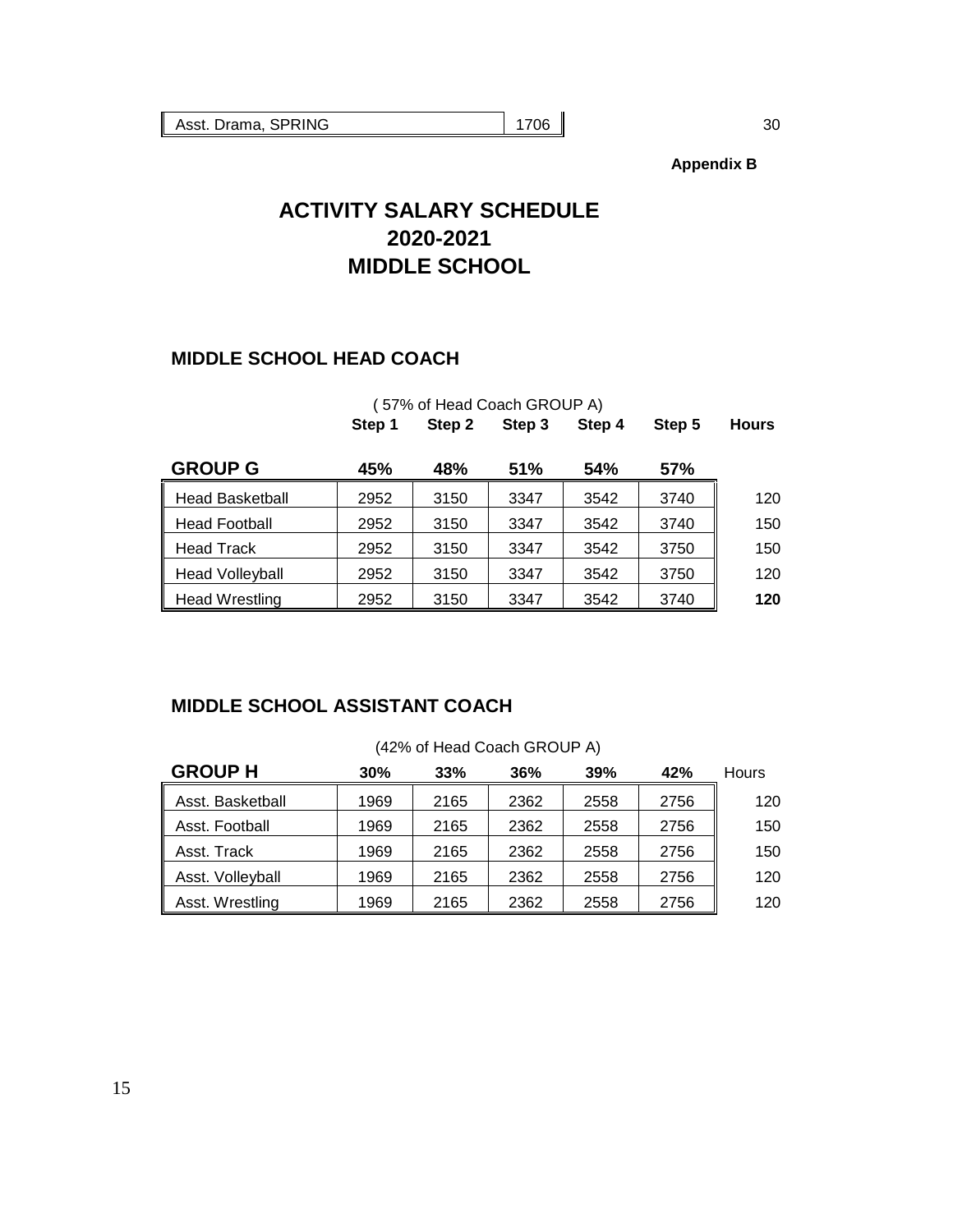### **Appendix C**

# **ACTIVITY SALARY SCHEDULE 2021-2022 HIGH SCHOOL**

| <b>GROUP A</b>          | Step 1<br>88% | Step 2<br>91% | Step 3<br>94% | Step 4<br>97% | Step 5 | <b>Hours</b> |
|-------------------------|---------------|---------------|---------------|---------------|--------|--------------|
| <b>Head Basketball</b>  | 5947          | 6149          | 6353          | 6555          | 6758   | 270          |
| <b>Head Football</b>    | 5947          | 6149          | 6353          | 6555          | 6758   | 210          |
| <b>Athletic Trainer</b> | 5947          | 6149          | 6352          | 6555          | 6758   | 270          |

### (80% of Head Coach GROUP A)

| <b>GROUP B</b>            | 68%  | 71%  | 74%  | 77%  | 80%  | Hours |
|---------------------------|------|------|------|------|------|-------|
| <b>Head Baseball</b>      | 4596 | 4798 | 5000 | 5204 | 5407 | 210   |
| <b>Head Bowling</b>       | 4596 | 4798 | 5000 | 5204 | 5407 | 180   |
| <b>Head Cross Country</b> | 4596 | 4798 | 5000 | 5204 | 5407 | 120   |
| <b>Head Golf</b>          | 4596 | 4798 | 5000 | 5204 | 5407 | 150   |
| <b>Head Soccer</b>        | 4596 | 4798 | 5000 | 5204 | 5407 | 180   |
| <b>Head Fastpitch</b>     | 4596 | 4798 | 5000 | 5204 | 5407 | 210   |
| <b>Head Slowpitch</b>     | 4596 | 4798 | 5000 | 5204 | 5407 |       |
| <b>Head Swimming</b>      | 4596 | 4798 | 5000 | 5204 | 5407 | 210   |
| <b>Head Tennis</b>        | 4596 | 4798 | 5000 | 5204 | 5407 | 150   |
| <b>Head Track</b>         | 4596 | 4798 | 5000 | 5204 | 5407 | 180   |
| <b>Head Volleyball</b>    | 4596 | 4798 | 5000 | 5204 | 5407 | 210   |
| Head Water Polo           | 4596 | 4798 | 5000 | 5204 | 5407 | 180   |
| Head Wrestling            | 4596 | 4798 | 5000 | 5204 | 5407 | 180   |
| <b>Rally FALL</b>         | 4596 | 4798 | 5000 | 5204 | 5407 | 150   |
| <b>Rally WINTER</b>       | 4596 | 4798 | 5000 | 5204 | 5407 | 150   |
| Yearbook - after school,  |      |      |      |      |      | 240   |
| no classroom time         | 4596 | 4798 | 5000 | 5204 | 5407 |       |

### (67% of Head Coach GROUP A)

| <b>GROUP C</b>   | 55%  | 58%  | 61%  | 64%  | 67%  | Hours |
|------------------|------|------|------|------|------|-------|
| Asst. Basketball | 3717 | 3919 | 4122 | 4325 | 4528 | 270   |
| Asst. Football   | 3717 | 3919 | 4122 | 4325 | 4528 | 210   |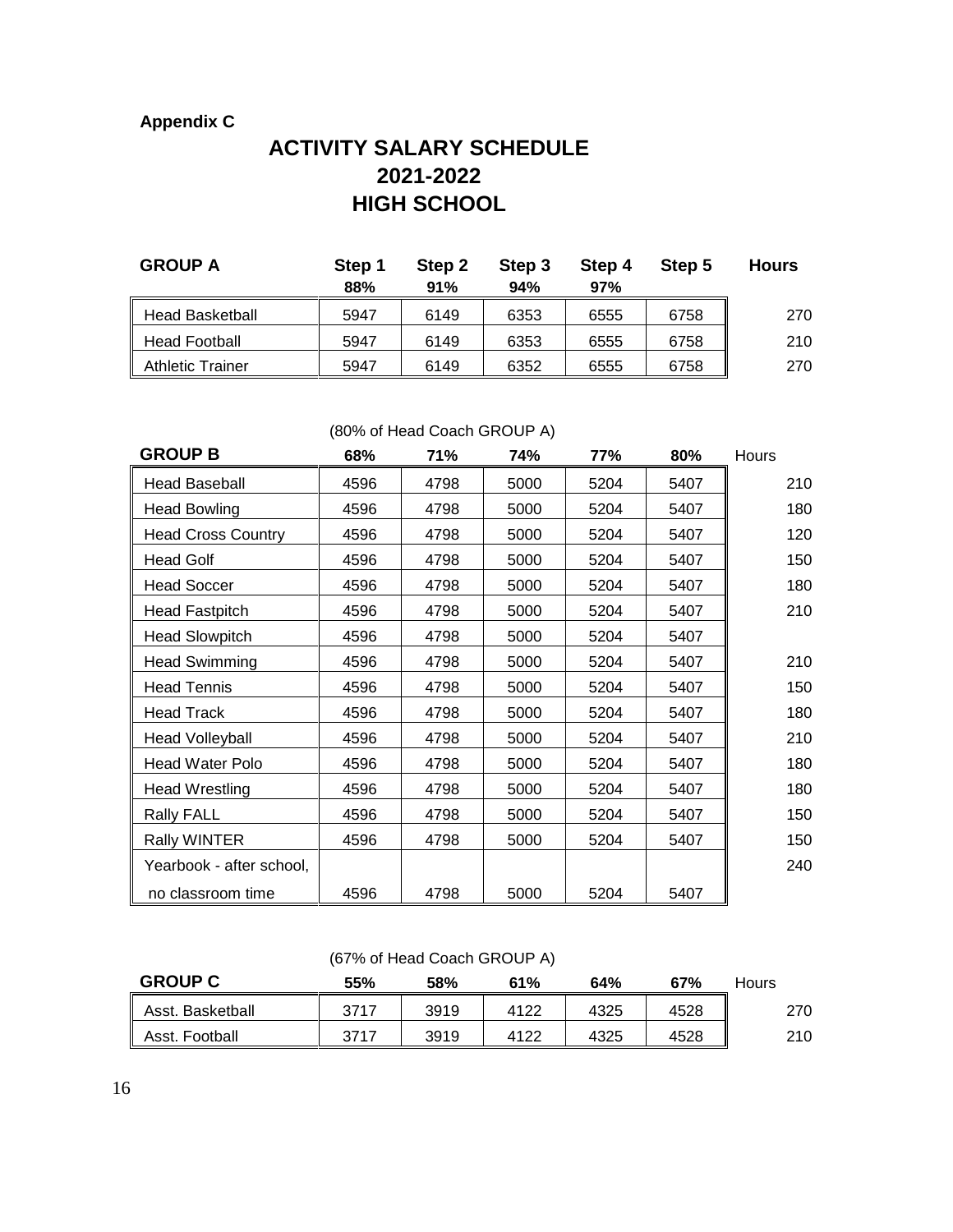Activity Salary Schedule, High School continued

# **2021-2022**

**Appendix C**

|                            |      | (54% of Head Coach GROUP A) |      |      |      |       |
|----------------------------|------|-----------------------------|------|------|------|-------|
| <b>GROUP D</b>             | 42%  | 45%                         | 48%  | 51%  | 54%  | Hours |
| Asst. Baseball             | 2839 | 3038                        | 3246 | 3447 | 3648 | 210   |
| Asst. Soccer               | 2839 | 3038                        | 3246 | 3447 | 3648 | 180   |
| Asst. Fastpitch            | 2839 | 3038                        | 3246 | 3447 | 3648 | 210   |
| Asst. Slowpitch            | 2839 | 3038                        | 3246 | 3447 | 3648 |       |
| Asst. Swimming             | 2839 | 3038                        | 3246 | 3447 | 3648 | 210   |
| Asst. Tennis               | 2839 | 3038                        | 3246 | 3447 | 3648 | 150   |
| Asst. Track                | 2839 | 3038                        | 3246 | 3447 | 3648 | 180   |
| Asst. Volleyball           | 2839 | 3038                        | 3246 | 3447 | 3648 | 210   |
| Asst. Water Polo           | 2839 | 3038                        | 3246 | 3447 | 3648 | 180   |
| Asst. Wrestling            | 2839 | 3038                        | 3246 | 3447 | 3648 | 180   |
| Drill Team                 | 2839 | 3038                        | 3246 | 3447 | 3648 | 240   |
| <b>Asst. Cross Country</b> | 2839 | 3038                        | 3246 | 3447 | 3648 | 120   |
| Asst. Golf                 | 2839 | 3038                        | 3246 | 3447 | 3648 | 150   |

| <b>GROUP E</b>            | 34%  | Hours |
|---------------------------|------|-------|
| Asst. Drama, FALL Musical | 2298 | 60    |

| <b>GROUP E</b> | 21% |    |
|----------------|-----|----|
| Stage Manager  | 418 | 30 |

| <b>GROUP E</b> | 17%                |    |
|----------------|--------------------|----|
| Pep (<br>Club  | $\Lambda$ O<br>טדו | 30 |

| <b>GROUP E</b> | 11% |    |
|----------------|-----|----|
| PA Coordinator | 744 | 20 |

| <b>GROUP F</b>      | 26% |
|---------------------|-----|
| Asst. Drama, WINTER | 75. |
| Asst. Drama, SPRING | 757 |

17